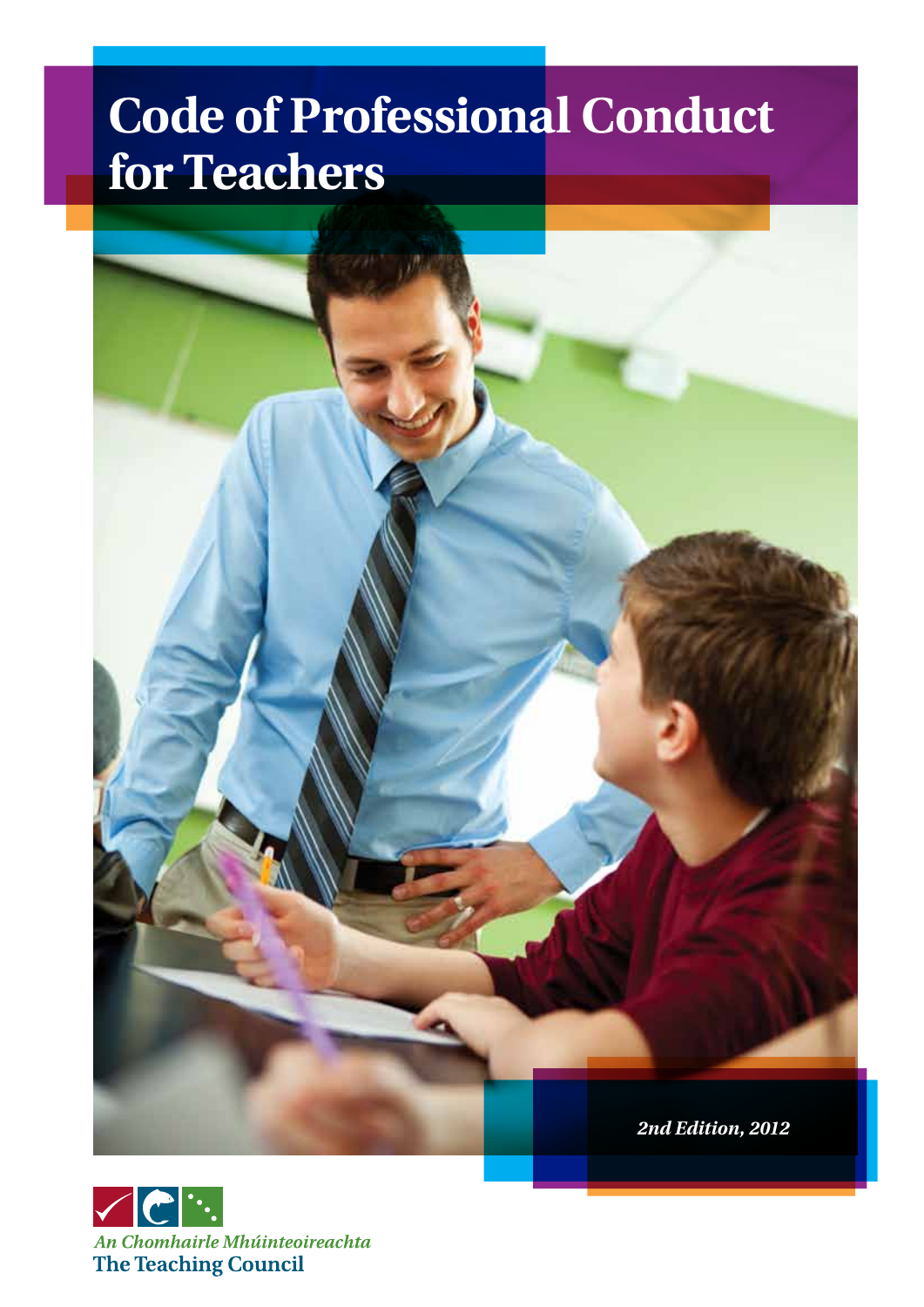**The Code of Professional Conduct for Teachers published by the Teaching Council in accordance with section 7(2)(b) of the Teaching Council Act, 2001**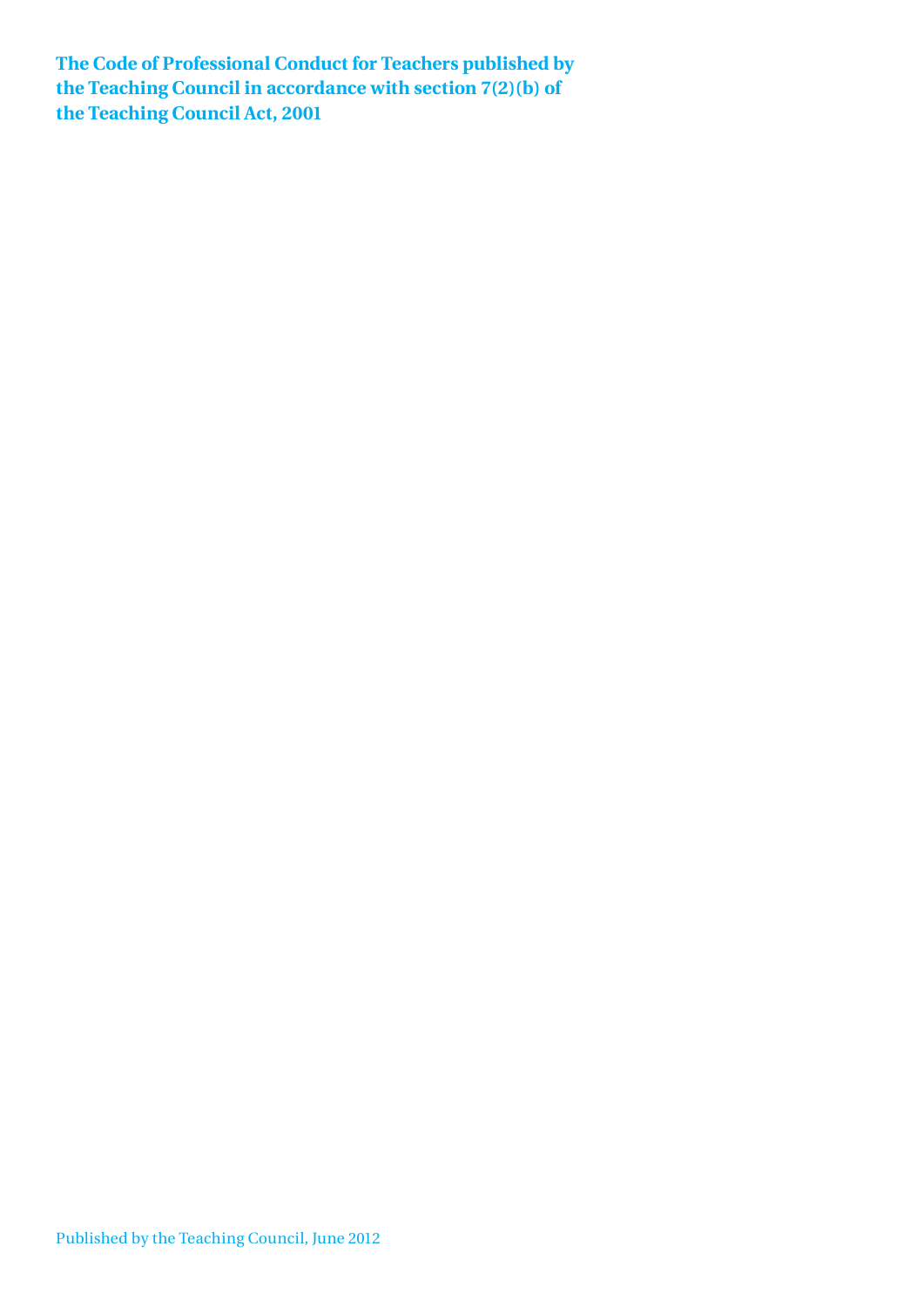### **Foreword**

The role of the Teaching Council is to regulate the teaching profession and the professional conduct of teachers, to establish and promote professional standards, to support the continuing professional development of teachers and to promote teaching as a profession. Its establishment in 2006 represented a milestone in the development of teaching as a profession in Ireland, and had been advocated for by many in the teaching profession over several decades.

Today, there are almost 73,000 registered teachers in Ireland, serving education at primary, postprimary and further education levels. With more than 4,000 schools involving close to a million pupils/ students, the contribution which the teaching profession makes to society is significant. Having a wellestablished tradition of service in Ireland, the profession enjoys high levels of public confidence and trust as evidenced by research undertaken by the Teaching Council in 2009.

Among the many important developments initiated in recent years to strengthen and underpin teaching in Ireland was the adoption of the *Codes of Professional Conduct for Teachers* in 2007. This was done in accordance with Section 7(2)(b) of the Teaching Council Act, 2001 which provides that the Council shall "establish, publish, review and maintain codes of professional conduct for teachers, which shall include standards of teaching, knowledge, skill and competence".

The Council made a commitment to review the 2007 Codes within a period of three to four years. Initiating the review in 2009, the Council took account of a number of developments in the intervening years including the publication of the *Teaching Council [Registration] Regulations, 2009* and the Council's *Policy on the Continuum of Teacher Education*. A revised Draft Code issued in 2011 and was the subject of an extensive consultation process with education partners and stakeholders, including the general public, teachers and interested bodies. The Teaching Council has taken careful account of all the submissions and observations provided and has now approved the *Code of Professional Conduct for Teachers (2nd Edition)* in accordance with the requirements of the Teaching Council Act, 2001.

The Teaching Council is committed to ensuring that the *Code of Professional Conduct for Teachers* is promoted and observed so as to maintain public trust and confidence in the teaching profession.

 $\overline{\phantom{a}}$ 

Chairperson Director

Micheál Ó Gríofa **Thuairc** Tomás Ó Ruairc

Date: 28 May 2012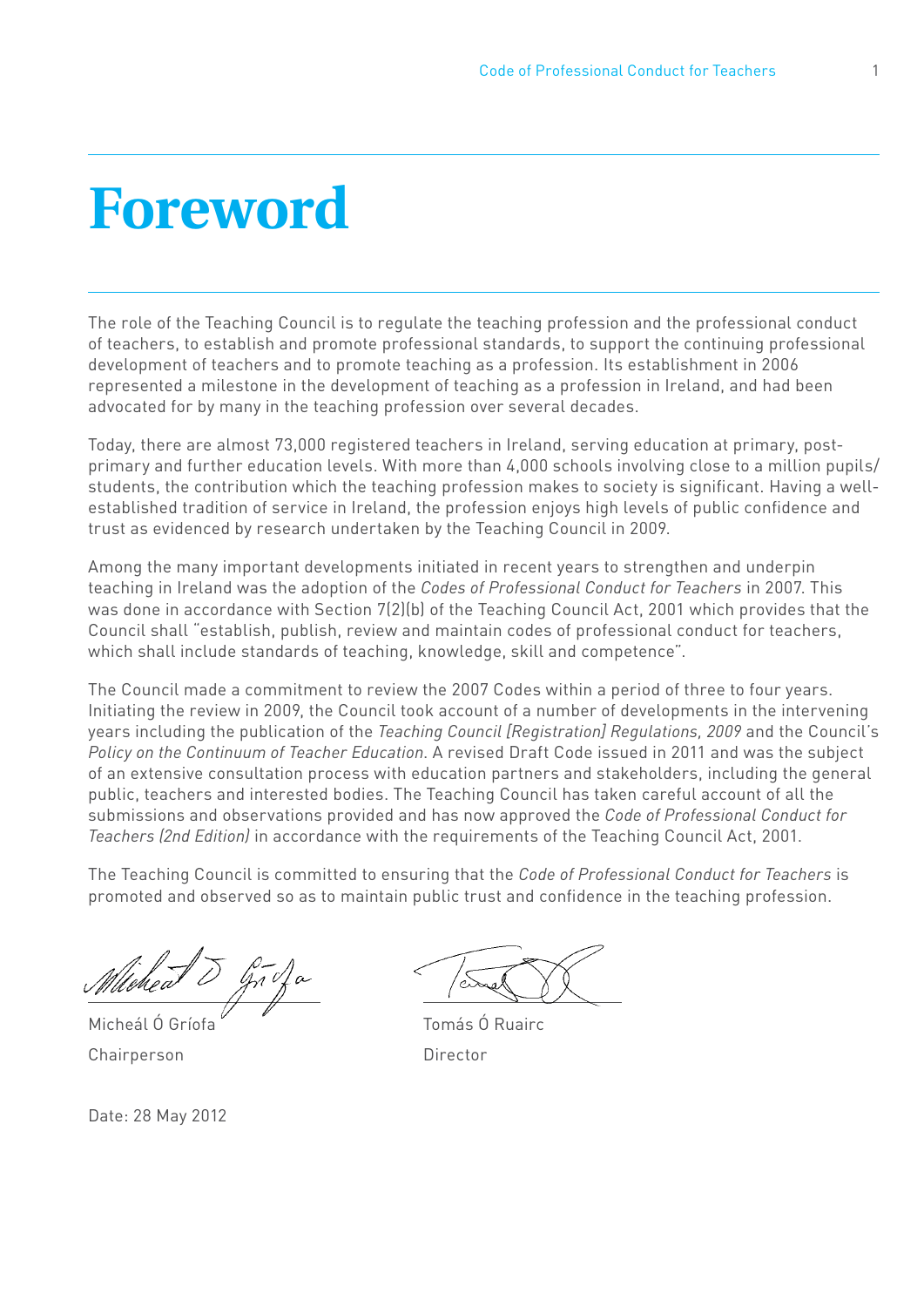# **Glossary**

#### **Pupil/Student**

The Code applies to registered teachers at primary and post-primary levels as well as in the further education sector. The term "pupil/ student" denotes learners at primary, postprimary and further education levels.

#### **Parent**

The term "parent" denotes parents and legal guardians.

#### **Teacher**

The term "teacher" denotes a teacher registered with the Teaching Council.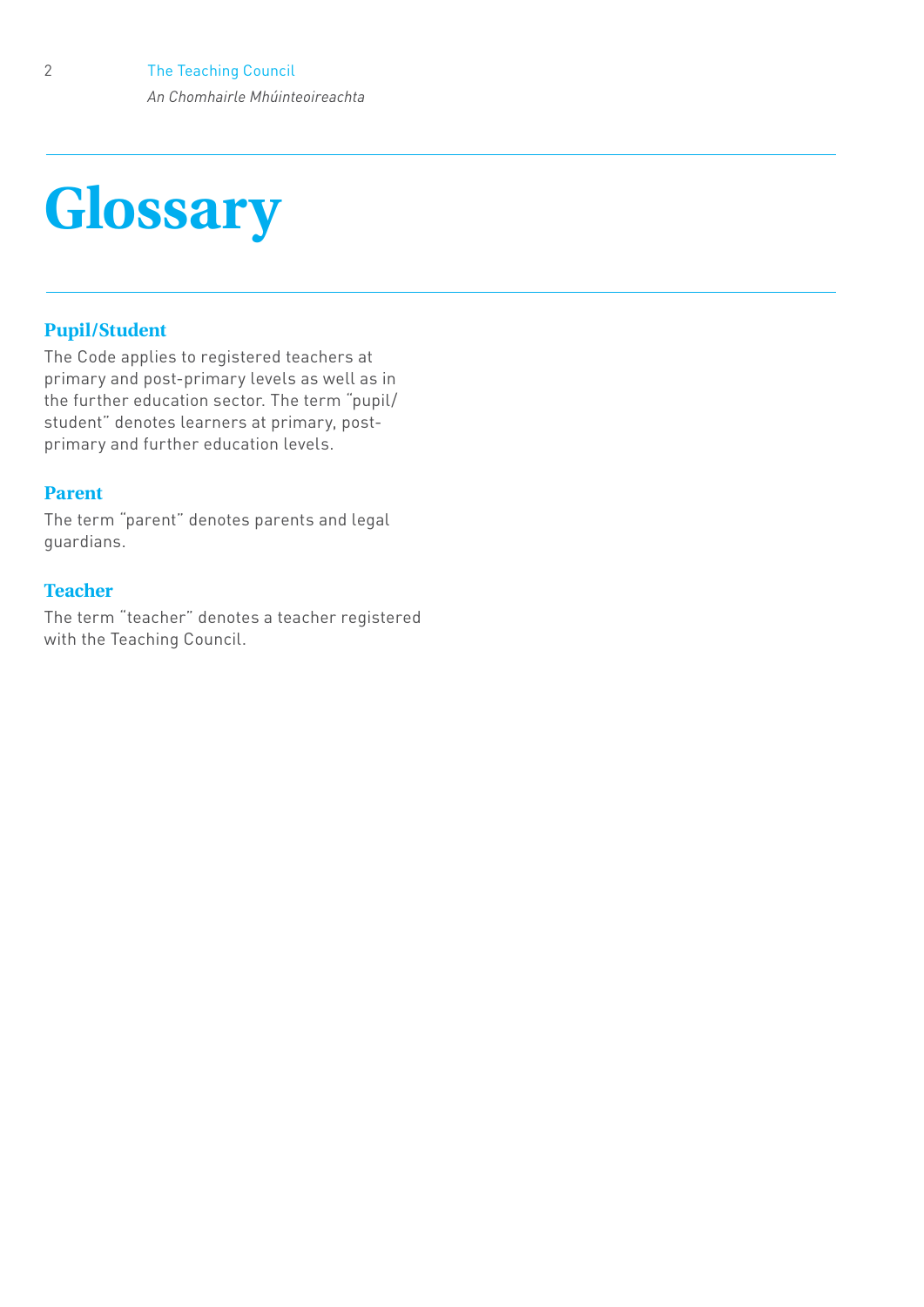## **Introduction**

The teaching profession has a distinguished record of service in Ireland. This *Code of Professional Conduct for Teachers* reiterates and makes explicit the values and standards that have long been experienced by pupils/students through their participation in education.

#### **Purpose of the Code**

The *Code of Professional Conduct for Teachers* applies to all registered teachers.

Its purpose is threefold:

1. It serves as a guiding compass as teachers seek to steer an ethical and respectful course through their career in teaching and to uphold the honour and dignity of the teaching profession.

2. It may be used by the education community and the wider public to inform their understanding and expectations of the teaching profession in Ireland.

3. It has an important legal standing and will be used by the Council as a reference point in exercising its investigative and disciplinary functions under Part 5 of the Teaching Council Act, 2001, dealing with fitness to teach.

Professional misconduct by a registered teacher is defined in Section 41 of the Act in the following terms:

"(a) engaging in conduct which is contrary to a code of professional conduct established by the Council under section 7(2)(b);

(b) engaging in any improper conduct in his or her professional capacity or otherwise by reason of which he or she is unfit to teach."

It is envisaged that the Council will exercise its powers in this respect when the requisite legal effect is given to Part 5 of the Teaching Council Act. In respect of each individual complaint against a registered teacher, the Council, according to its procedures, will consider whether the conduct complained of amounts to a serious falling short on the part of the teacher, of the standards of teaching, knowledge, skill, competence and conduct that could reasonably be expected.

Existing nationally agreed procedures for dealing with difficulties and complaints at school level will continue to operate. The Council believes that, in most cases, these will offer the best means for resolving problems as they arise in the day-to-day operation of the education system.

#### **Structure of the Code**

Having regard to the three purposes set out above, the Code begins by setting out the ethical foundation for the teaching profession. This is encapsulated in the values of Respect, Care, Integrity and Trust that are reflected throughout the Code. These core values underpin the work of the teacher in the practice of his or her profession.

The Code then sets out the standards which are central to the practice of teaching and expected of registered teachers. The standards identify teachers' professional responsibilities and are framed as statements under six separate headings: values and relationships; integrity; conduct; practice; professional development; collegiality and collaboration. The standards reflect the complexity and variety of teaching and serve to guide professional judgement and practice.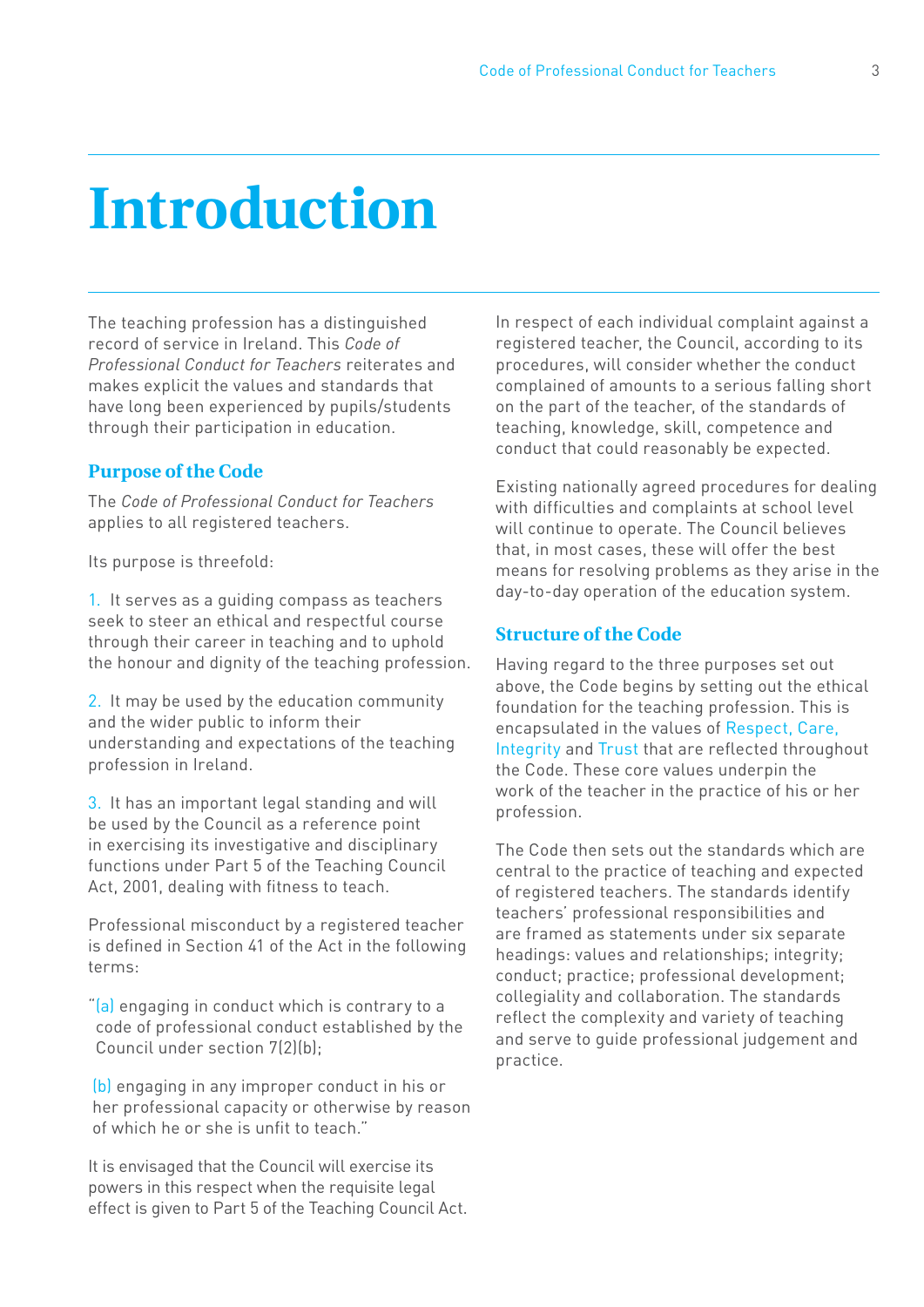#### **Context**

The Code is in accord with the Council's *Policy on the Continuum of Teacher Education* which envisions the teacher as a reflective practitioner whose key role is to educate. It also sees teachers as members of professional learning communities and advocates a role for the profession in supporting student teachers and newly qualified teachers. The Code has also been developed in the context of the Council's future role in relation to continuing professional development.1

In adopting and promoting the Code, the Teaching Council has particular regard for the broader context in which teaching takes place.

The Council is mindful of the rights of pupils/ students, including their right to have a voice in matters affecting them.

The Council is also mindful of the rights of parents and the rights of teachers and of the responsibilities that accompany those rights. A valuable synergy has been developed between parents and teachers and this has great potential to benefit pupils/students and their education.

The Council recognises the civic and social value of education and the profound contribution that the teaching profession has made to the social, cultural and economic development of Ireland over many decades. It also recognises the key role of teacher educators in ensuring the quality of teaching. It believes that education, the teaching profession and the process of teacher education merit the active attention and support of the State and the community.

The Council is also conscious of the myriad factors beyond teachers' control which have a bearing on their work including:

- the engagement of parents and the wider community
- the commitment and engagement of pupils/ students
- the availability of resources and supports
- opportunities for teachers' professional development
- the accelerated degree of educational change
- the pace of legislative change
- economic and societal factors.

The Council believes that the *Code of Professional Conduct for Teachers* provides an ethical foundation along with explicit standards of conduct to be observed at all times, having regard to the broader context set out above.

In conclusion, the *Code of Professional Conduct for Teachers* encapsulates the fundamental ethics that inform the work of teachers. The core values and professional standards that teachers subscribe to are expressed in terms that are accessible to educators and to all others with an interest in education. Since the education system reaches into virtually every home in the country, and affects so many so deeply, it is crucial that the teaching profession's value system and professional standards are clear and readily understandable.

The Teaching Council believes that the adoption of this *Code of Professional Conduct for Teachers*  will enhance and deepen the confidence and trust that society places in teachers.

<sup>1</sup> At the time of publication, the Teaching Council is committed to developing a national framework and guidelines for CPD in consultation with relevant stakeholders.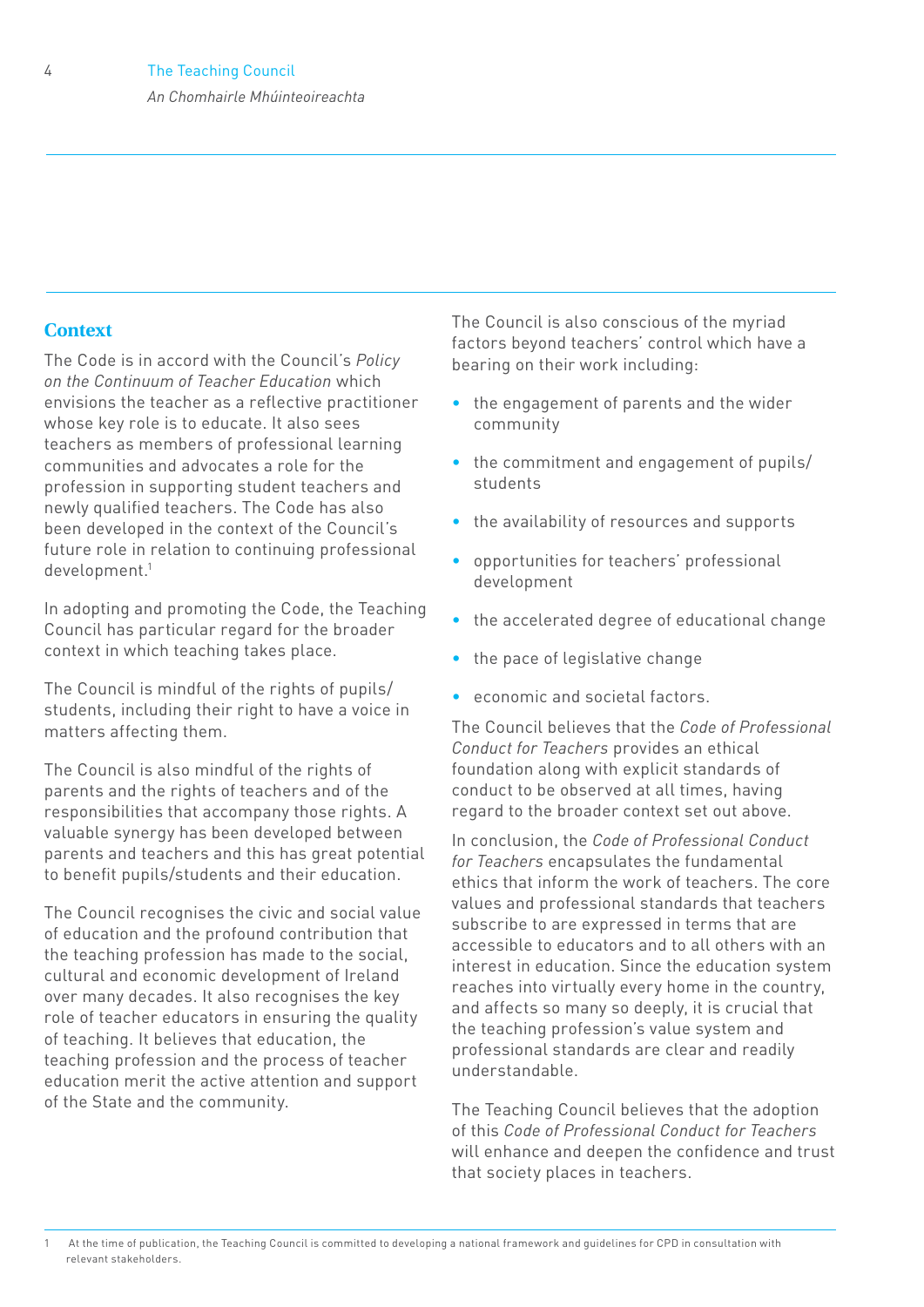# **Standards of Teaching, Knowledge, Skill, Competence and Conduct**

**The role of the teacher is to educate. The following ethical values underpin the standards of teaching, knowledge, skill, competence and conduct as set out in this Code.** 

#### **Respect**

Teachers uphold human dignity and promote equality and emotional and cognitive development. In their professional practice, teachers demonstrate respect for spiritual and cultural values, diversity, social justice, freedom, democracy and the environment.

#### **Care**

Teachers' practice is motivated by the best interests of the pupils/students entrusted to their care. Teachers show this through positive influence, professional judgement and empathy in practice.

**The role of the teacher is to educate.**

#### **Integrity**

Honesty, reliability and moral action are embodied in integrity. Teachers exercise integrity through their professional commitments, responsibilities and actions.

### **Trust**

Teachers' relationships with pupils/students, colleagues, parents, school management and the public are based on trust. Trust embodies fairness, openness and honesty.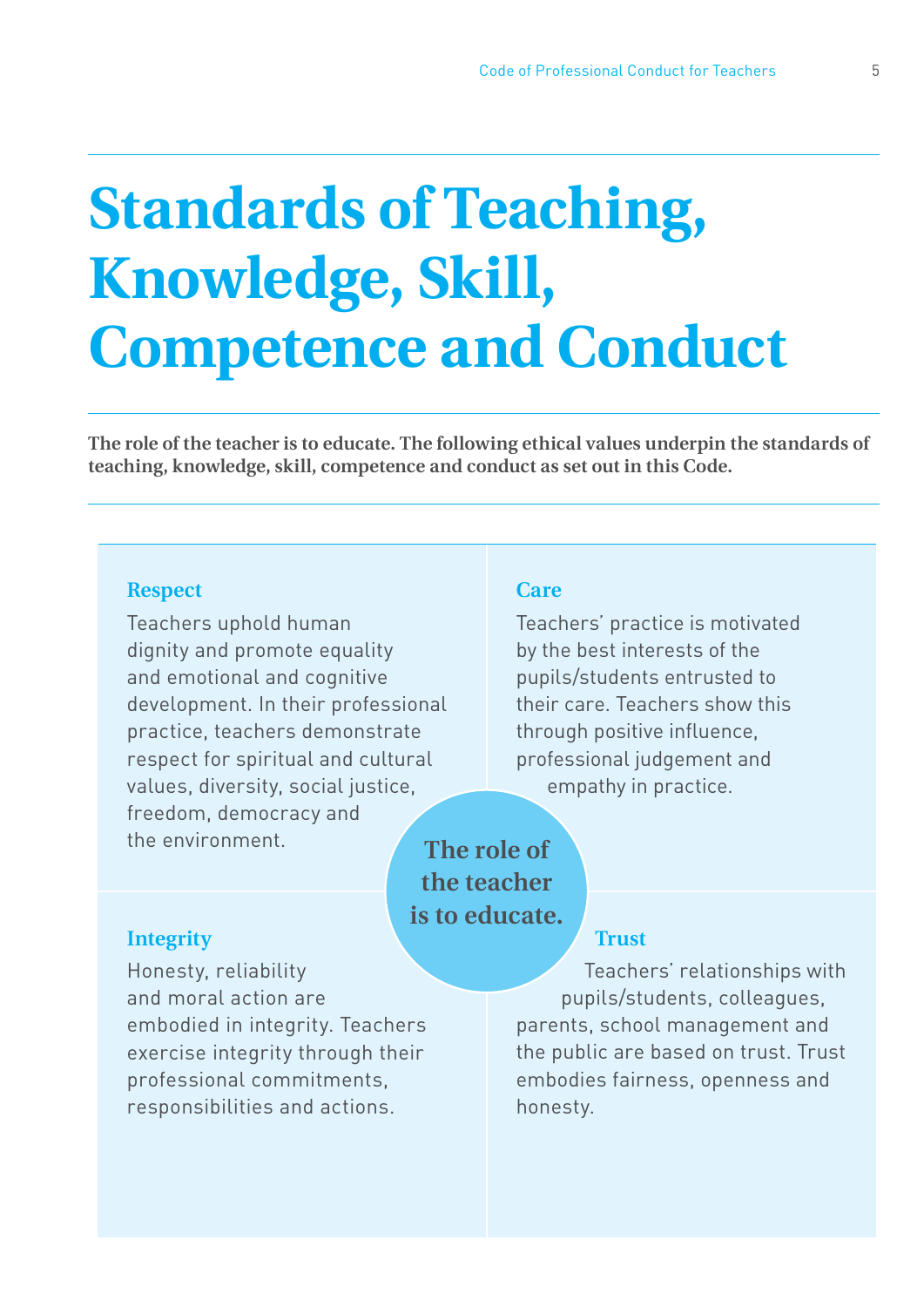**On behalf of the teaching profession, the Teaching Council sets out the following standards that apply to all registered teachers regardless of their position.**

#### **1. Professional Values and Relationships**

Teachers should:

1.1. be caring, fair and committed to the best interests of the pupils/students entrusted to their care, and seek to motivate, inspire and celebrate effort and success

1.2. acknowledge and respect the uniqueness, individuality and specific needs of pupils/ students and promote their holistic development

1.3. be committed to equality and inclusion and to respecting and accommodating diversity including those differences arising from gender, civil status, family status, sexual orientation, religion, age, disability, race, ethnicity, membership of the Traveller community and socio-economic status, and any further grounds as may be referenced in equality legislation in the future.

1.4. seek to develop positive relationships with pupils/students, colleagues, parents, school management and others in the school community, that are characterised by professional integrity and judgement

1.5. work to establish and maintain a culture of mutual trust and respect in their schools.

#### **2. Professional Integrity**

Teachers should:

2.1. act with honesty and integrity in all aspects of their work

2.2. respect the privacy of others and the confidentiality of information gained in the course of professional practice, unless a legal imperative requires disclosure or there is a legitimate concern for the wellbeing of an individual

2.3. represent themselves, their professional status, qualifications and experience honestly

2.4. use their name/names as set out in the Register of Teachers, in the course of their professional duties

2.5. avoid conflict between their professional work and private interests which could reasonably be deemed to impact negatively on pupils/students.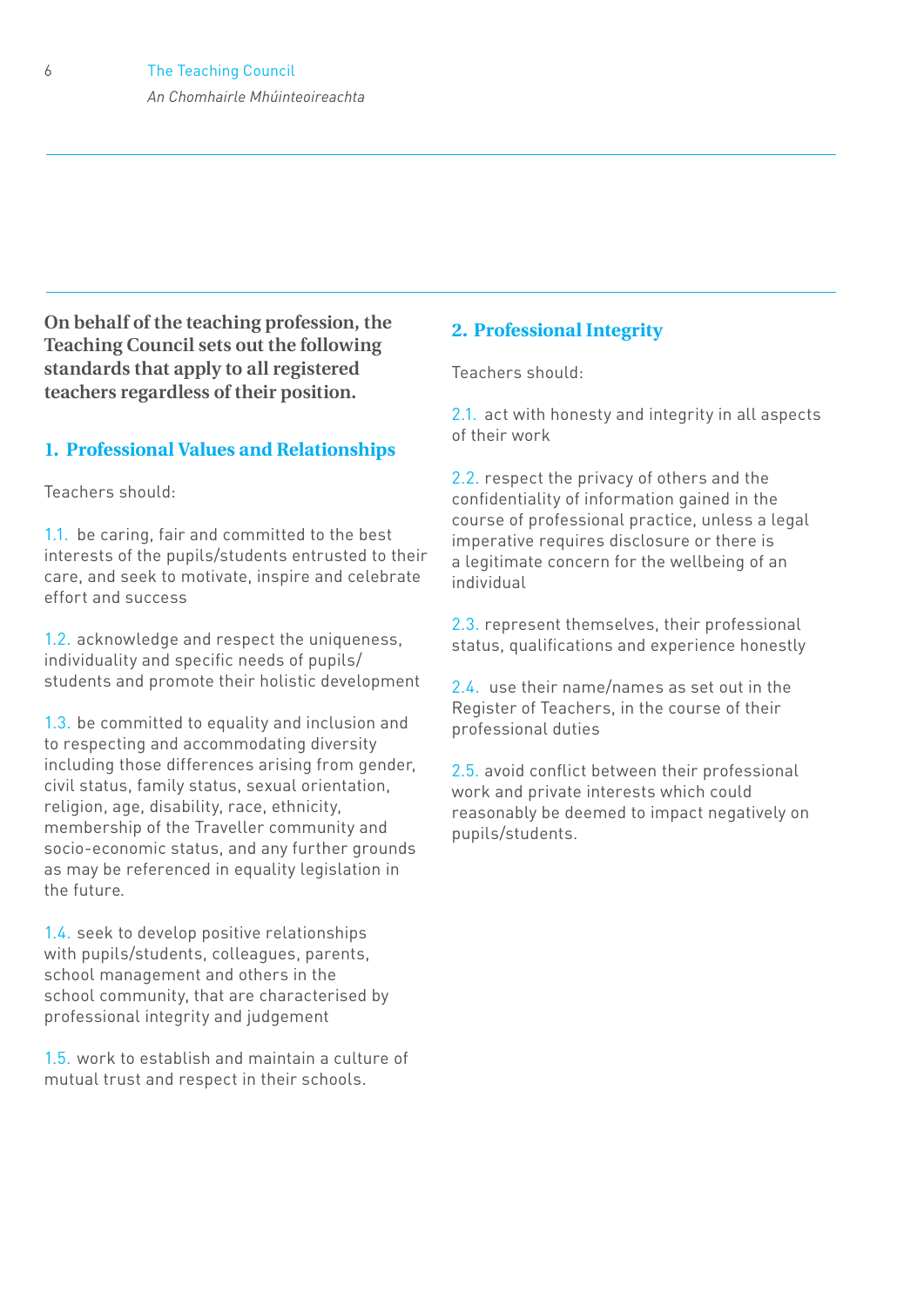#### **3. Professional Conduct**

Teachers should:

3.1. uphold the reputation and standing of the profession

3.2. take all reasonable steps in relation to the care of pupils/students under their supervision, so as to ensure their safety and welfare

3.3. work within the framework of relevant legislation and regulations

3.4. comply with agreed national and school policies, procedures and guidelines which aim to promote pupil/student education and welfare and child protection

3.5. report, where appropriate, incidents or matters which impact on pupil/student welfare

3.6. communicate effectively with pupils/students, colleagues, parents, school management and others in the school community in a manner that is professional, collaborative and supportive, and based on trust and respect

3.7. ensure that any communication with pupils/ students, colleagues, parents, school management and others is appropriate, including communication via electronic media, such as e-mail, texting and social networking sites

3.8. ensure that they do not knowingly access, download or otherwise have in their possession while engaged in school activities, inappropriate materials/images in electronic or other format

3.9. ensure that they do not knowingly access, download or otherwise have in their possession, illicit materials/images in electronic or other format

3.10 ensure that they do not practise while under the influence of any substance which impairs their fitness to teach.

#### **4. Professional Practice**

Teachers should:

4.1. maintain high standards of practice in relation to pupil/student learning, planning, monitoring, assessing, reporting and providing feedback

4.2. apply their knowledge and experience in facilitating pupils'/students' holistic development

4.3. plan and communicate clear, challenging and achievable expectations for pupils/students

4.4. create an environment where pupils/ students can become active agents in the learning process and develop lifelong learning skills

4.5. develop teaching, learning and assessment strategies that support differentiated learning in a way that respects the dignity of all pupils/ students

4.6. inform their professional judgement and practice by engaging with, and reflecting on, pupil/student development, learning theory, pedagogy, curriculum development, ethical practice, educational policy and legislation

4.7. in a context of mutual respect, be open and responsive to constructive feedback regarding their practice and, if necessary, seek appropriate support, advice and guidance

4.8. act in the best interest of pupils/students.